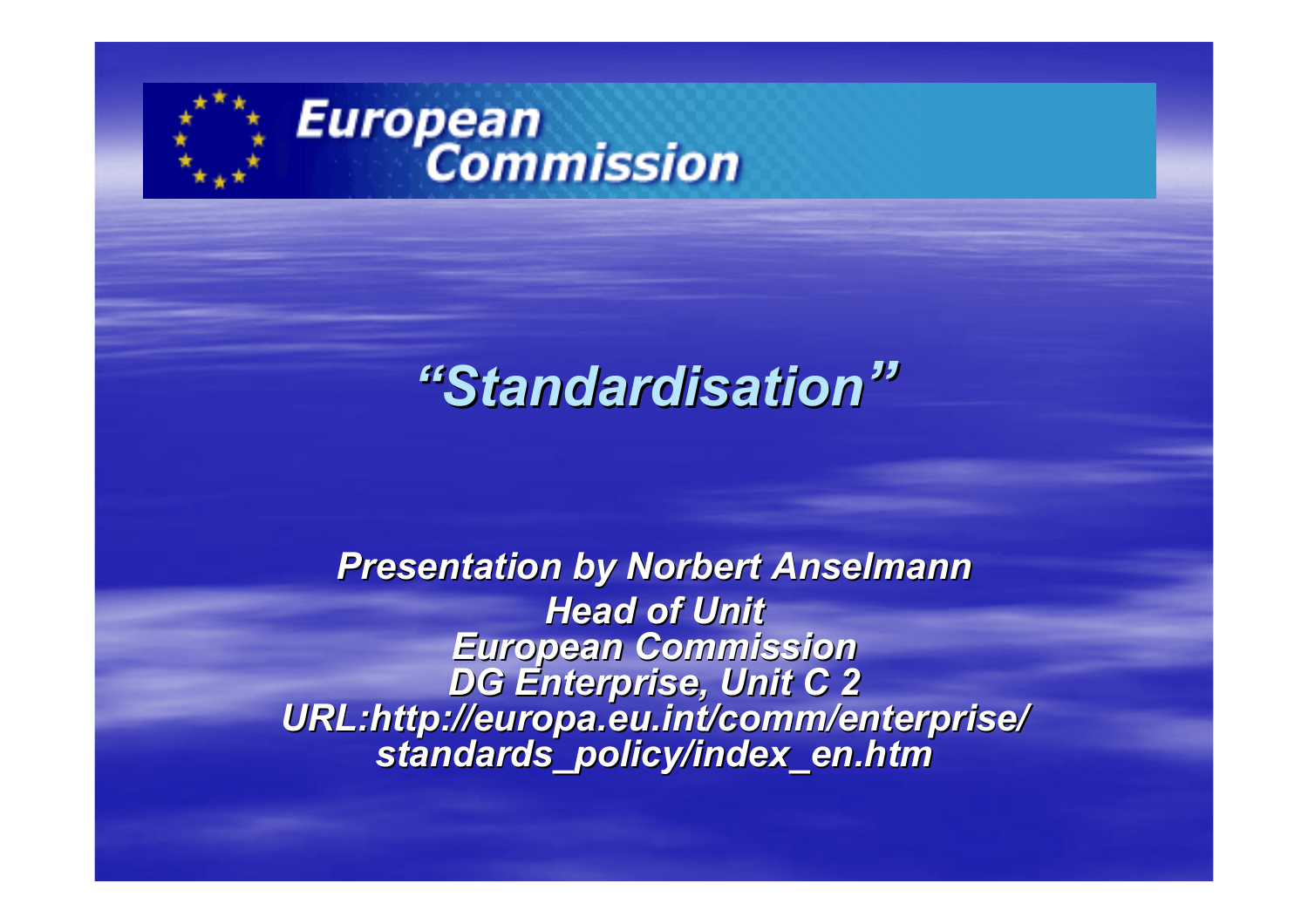#### **"Table of contents of the presentation Table of contents of the presentation"**

**1) The legal basis – the standards part of Directive the standards part of Directive 98/34 of the European Parliament and of the Council of** *22 June 1998 laying down a procedure for the 22 June 1998 laying down a procedure for the provision of information in the fields of technical* standards and regulation (OJ L 207 of 22.7.1998)

**2) Standardisation as a strategic tool to support** *European policies European policies*

 *3) What needs to be done by candidate countries to 3) What needs to be done by candidate countries to implement European standards policy implement European standards policy*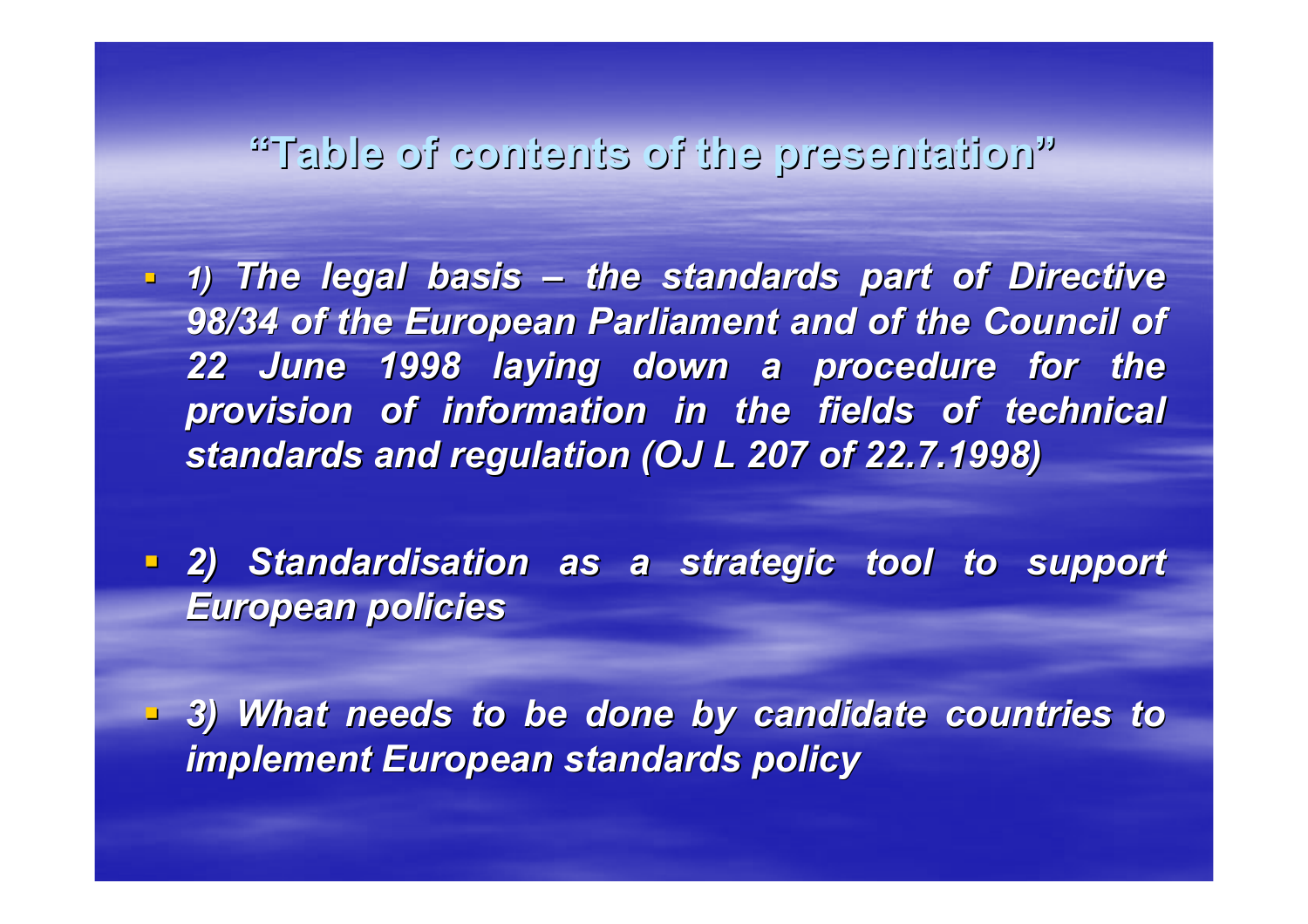#### **The legal basis The legal basis – the standards part of Directive the standards part of Directive 98/34**

**Directive 98/34 refers to standards in to standards** several provisions. Key statuary provisions. with regard to standards are:

– the reference to the principles of the European standardisation system (coherence, transparency, openness, consensus, independence of special interests efficiency and decision making based on national representation) in the recitals of the Directive;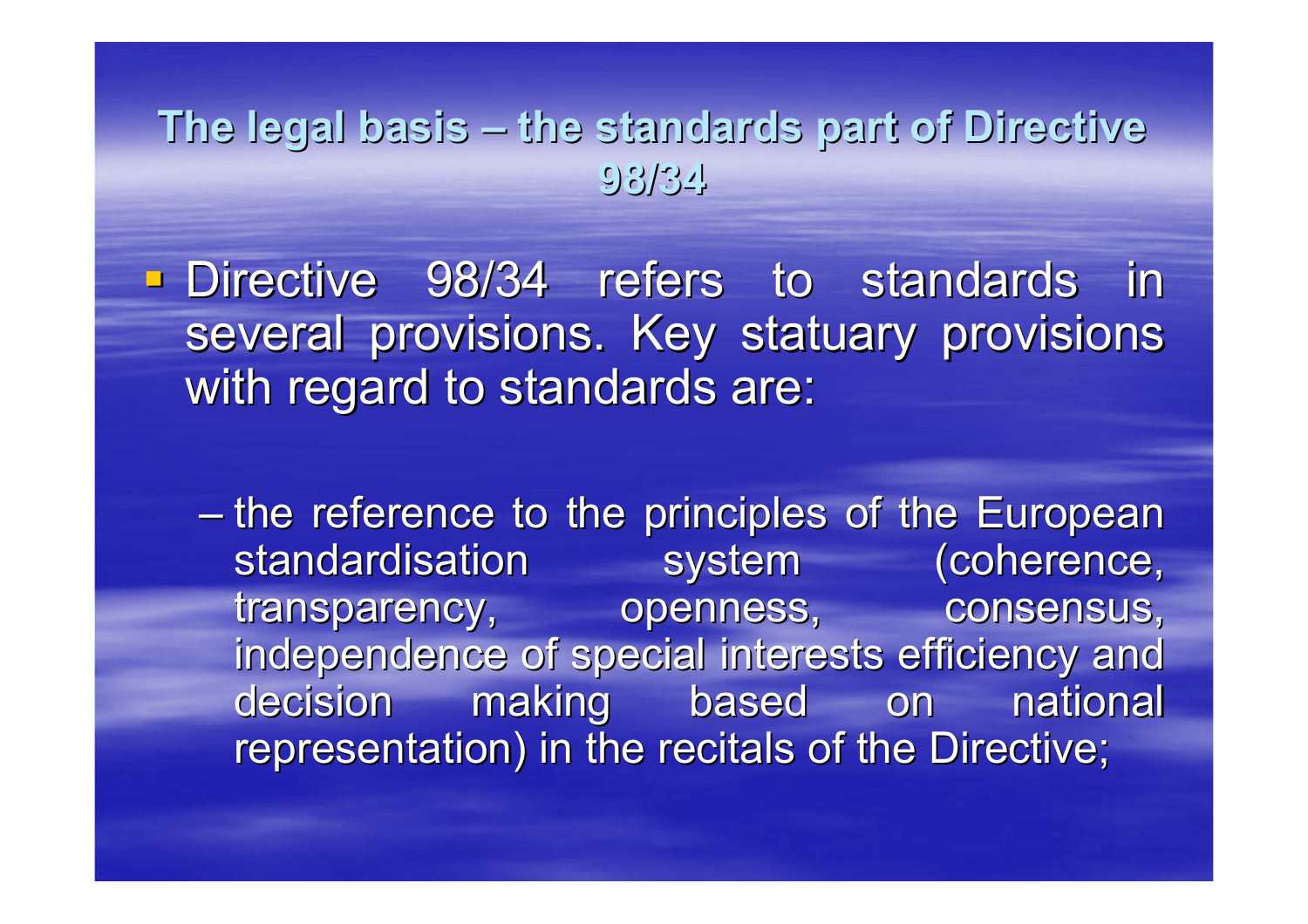#### **The legal basis The legal basis the standards part of Directive the standards part of Directive 98/34**

- $-$  the definition of a standard as a written document, adopted by a recognized standards<br>body which is available to the public for<br>repeated or continuous application and which is non-mandatory;
- the stipulation of an obligation to notify all new <br>national standards;
- $-$  the standstill obligation;
- he stipulation of an obligation to withdraw<br>conflicting national standards when a European<br>standard has been developed;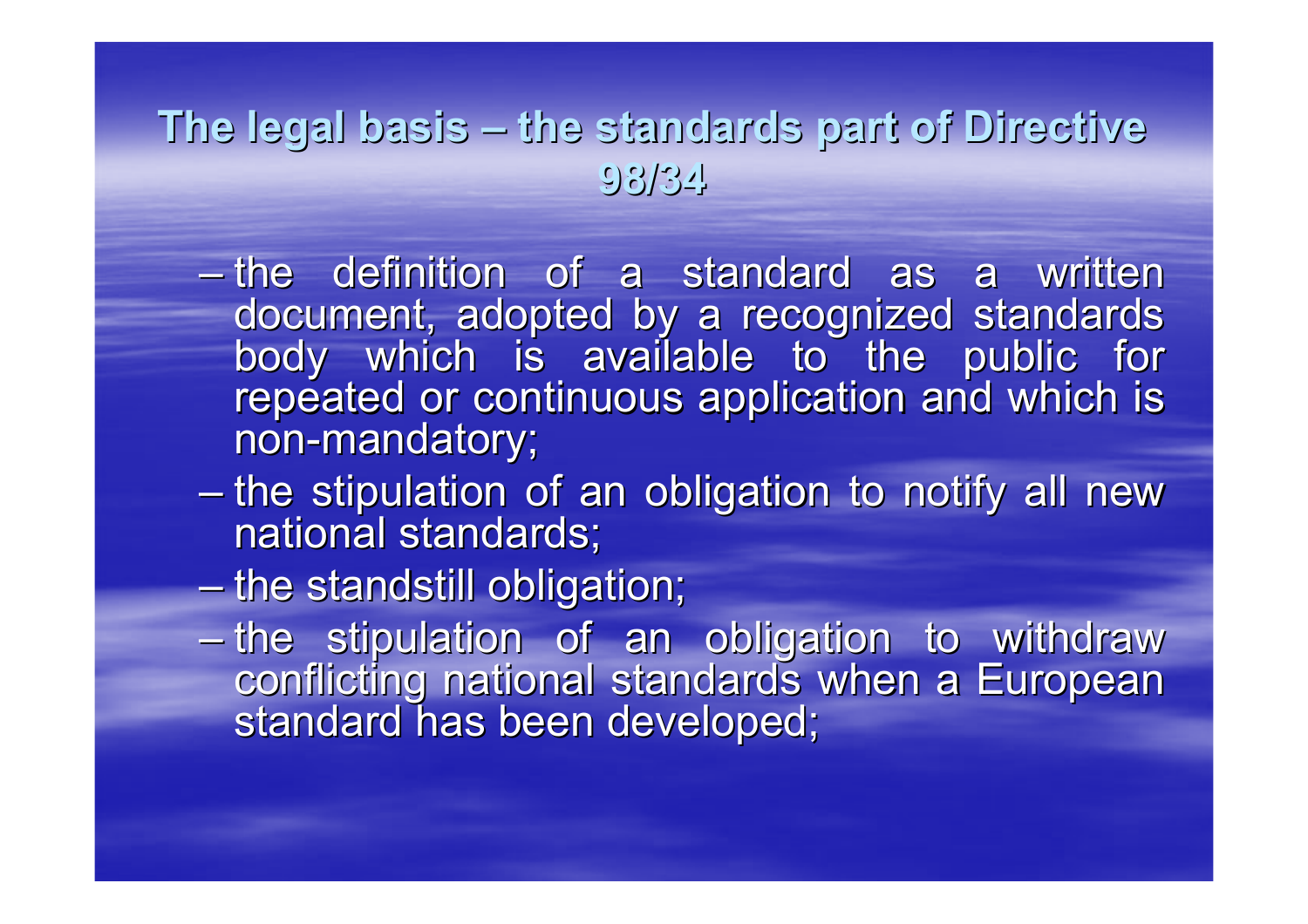#### **The legal basis The legal basis – the standards part of Directive the standards part of Directive 98/34**

 $-$  the authorisation to request the elaboration of European standards ("standardisation mandate ");

 $-$  the determination of the three official European Standards Organisations (CEN, CENELEC, ETSI).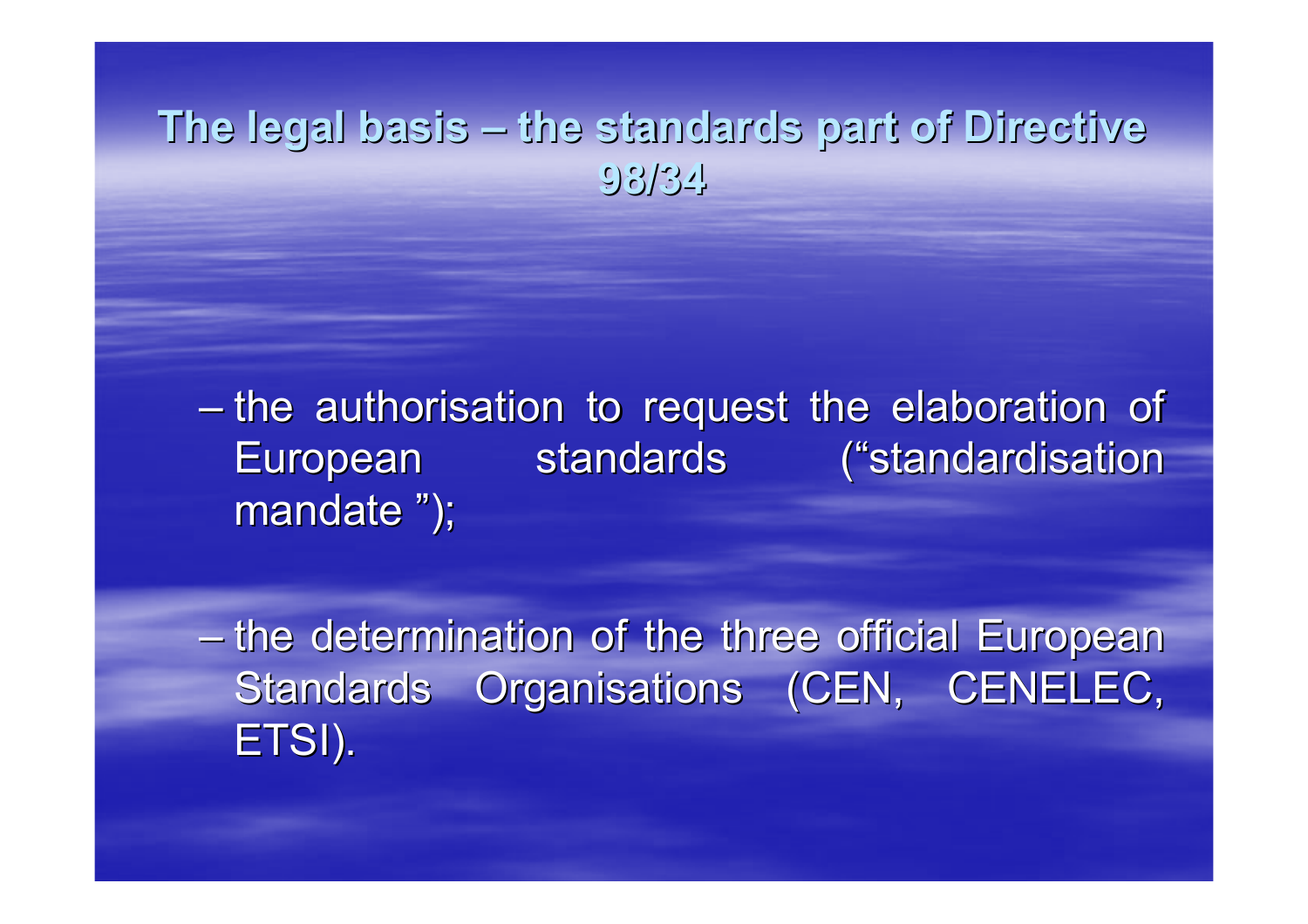### **The legal basis The legal basis – the standards part of Directive the standards part of Directive 98/34**

Directive 98/34 is currently under revision. For the standardisation part, the following key adjustments are planned:

- **Extension of the scope of application to service** standards;
- insertion of alternative standardisation products imative insertion of alternative standarding insertion of alternation products ("New Deliverables") into the scope of application;  $\blacksquare$
- obligation of national and European Standards Organisations to comply with the principles of<br>standardisation when developing formal<br>standards.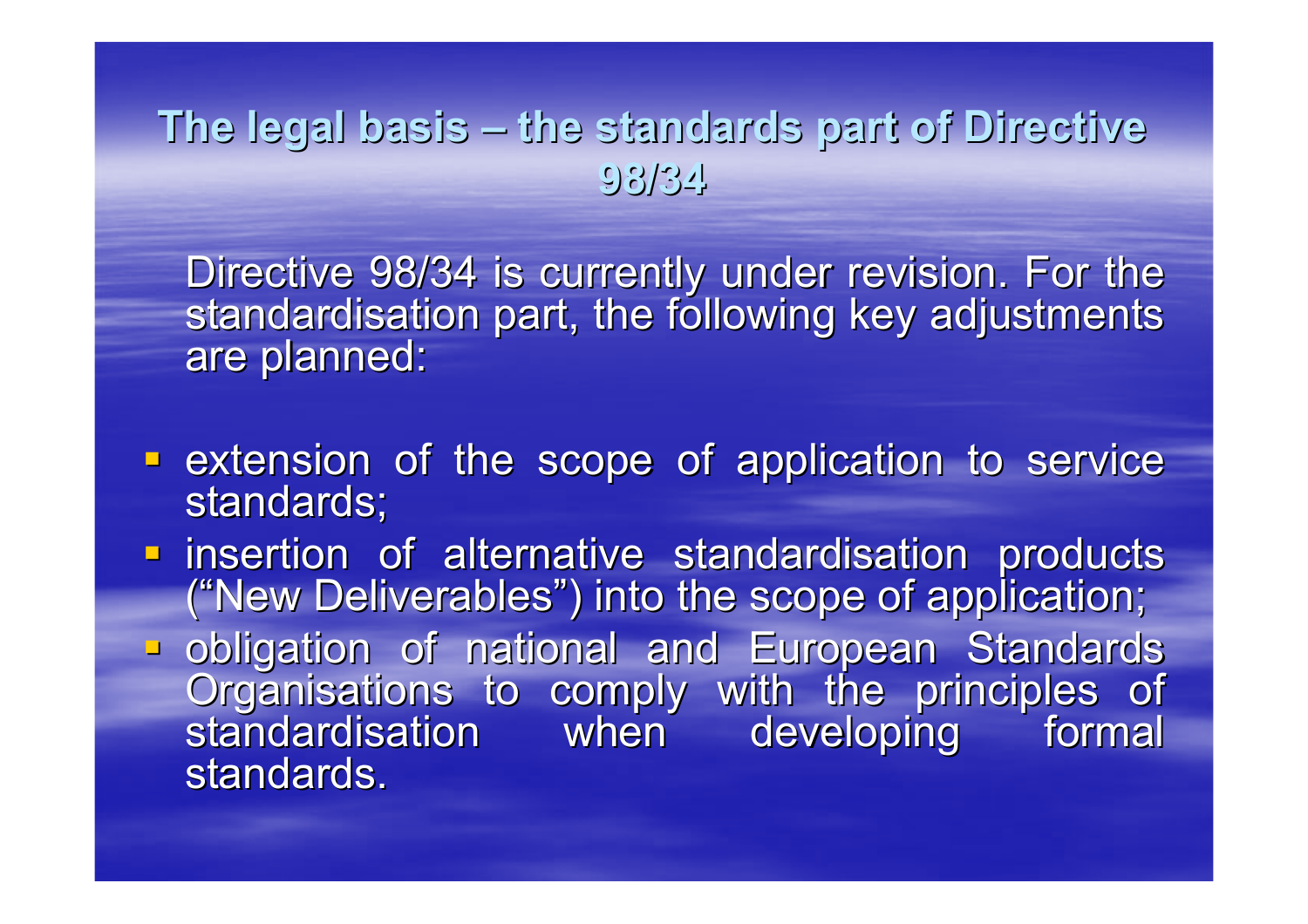**Standardisation Standardisation as a strategic tool to support as a strategic tool to support European policies European policies**

- Nowadays, standards play a prominent role in supporting EU policies. This takes place in the following four areas:

- EU Legislation
- $-$  Support of the competitiveness of industry
- Support of societal needs
- Removal of barriers to trade at international level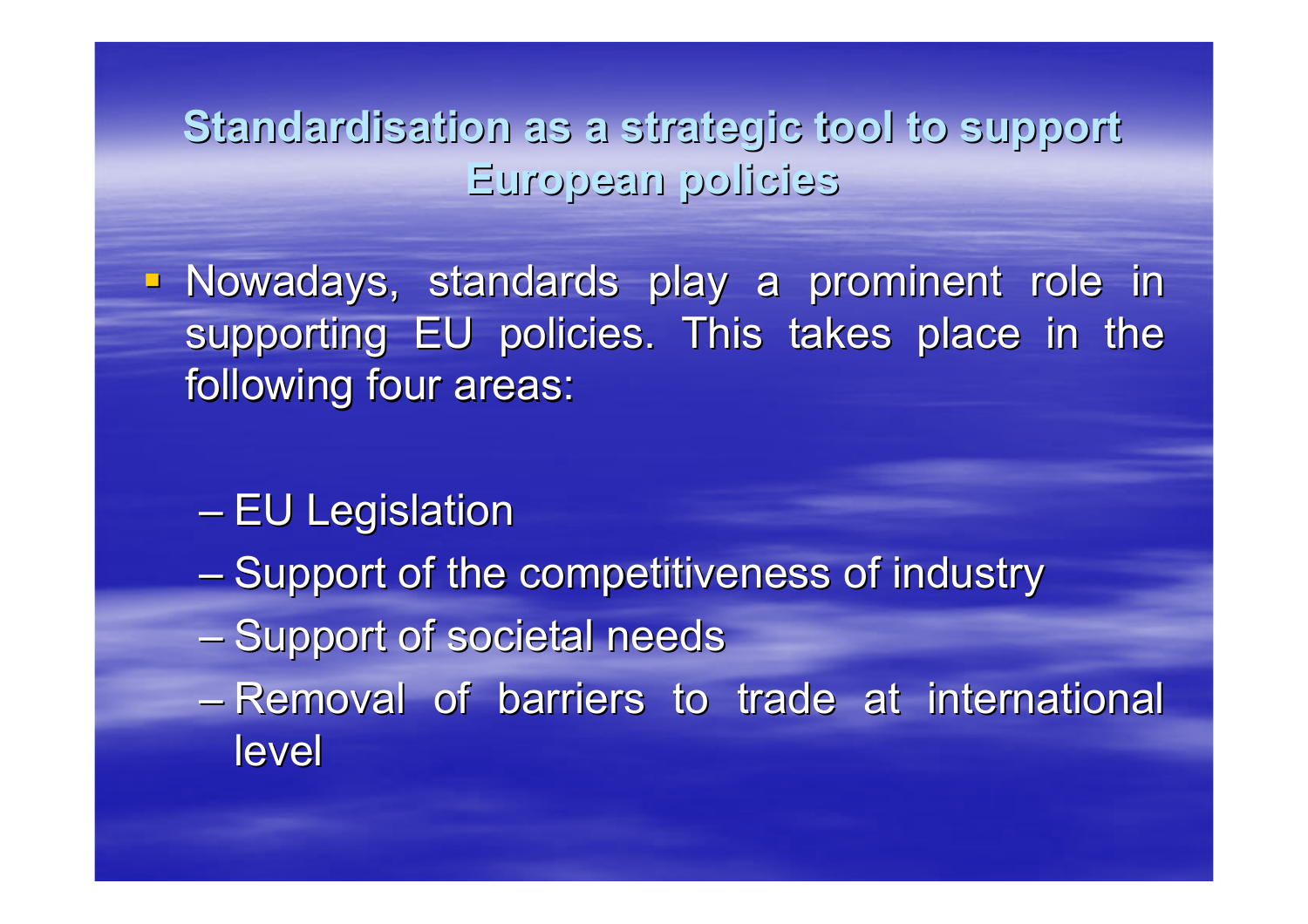#### **Standardisation in support Standardisation in support of EU legislation legislation**

- In the context of the "New Approach" legislation, standardisation has<br>been facilitating the establishment of the Single Market for goods since<br>the early 1980s
- L. As a consequence of its better regulation policy in the framework of the revised Lisbon strategy to create more jobs and growth, the<br>Commission has committed itself to carrying out, more systematically,<br>an impact assessment for important legislative projects. In this context, alternatives and the least stringent solution must be considered.<br>Reference to voluntary standards is one possibility.
- Since 1998, more than 20 legislative acts have been adopted or<br>proposed which make use of European standards and concern areas<br>beyond the Single Market for goods. These areas include ICT, services, transport, consumer and environmental protection.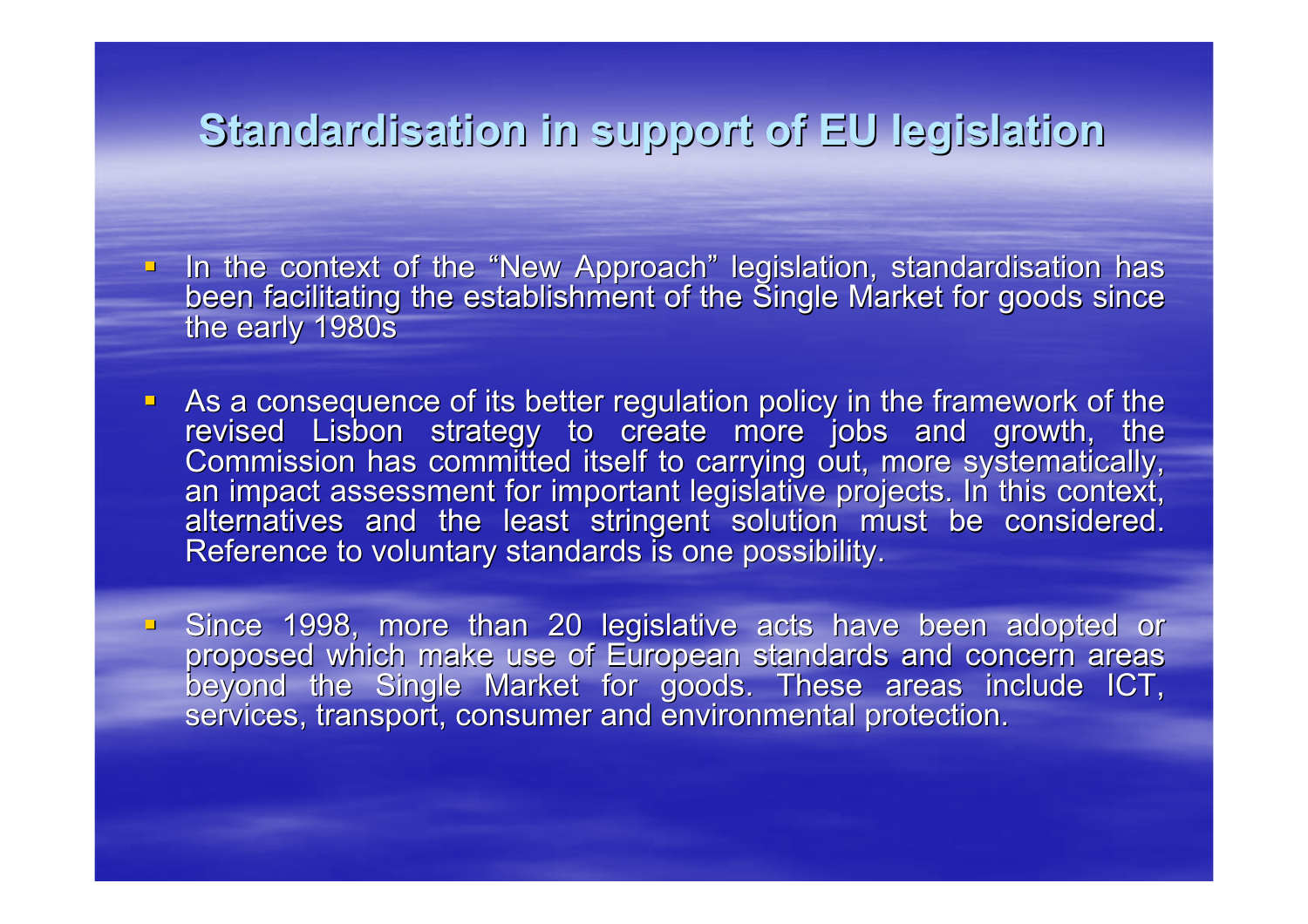Standardisation in support of the competitiveness of industry industry

- **Standards provide added value and increase the** competitiveness of industry.
- In the context of the revised Lisbon strategy aiming at the creation of more jobs and growth, the Commission has incorporated and intends to continue to incorporate the use of standards in various documents related to its policies (e.g. improving the internal market for goods and services, innovation, defence, ICT)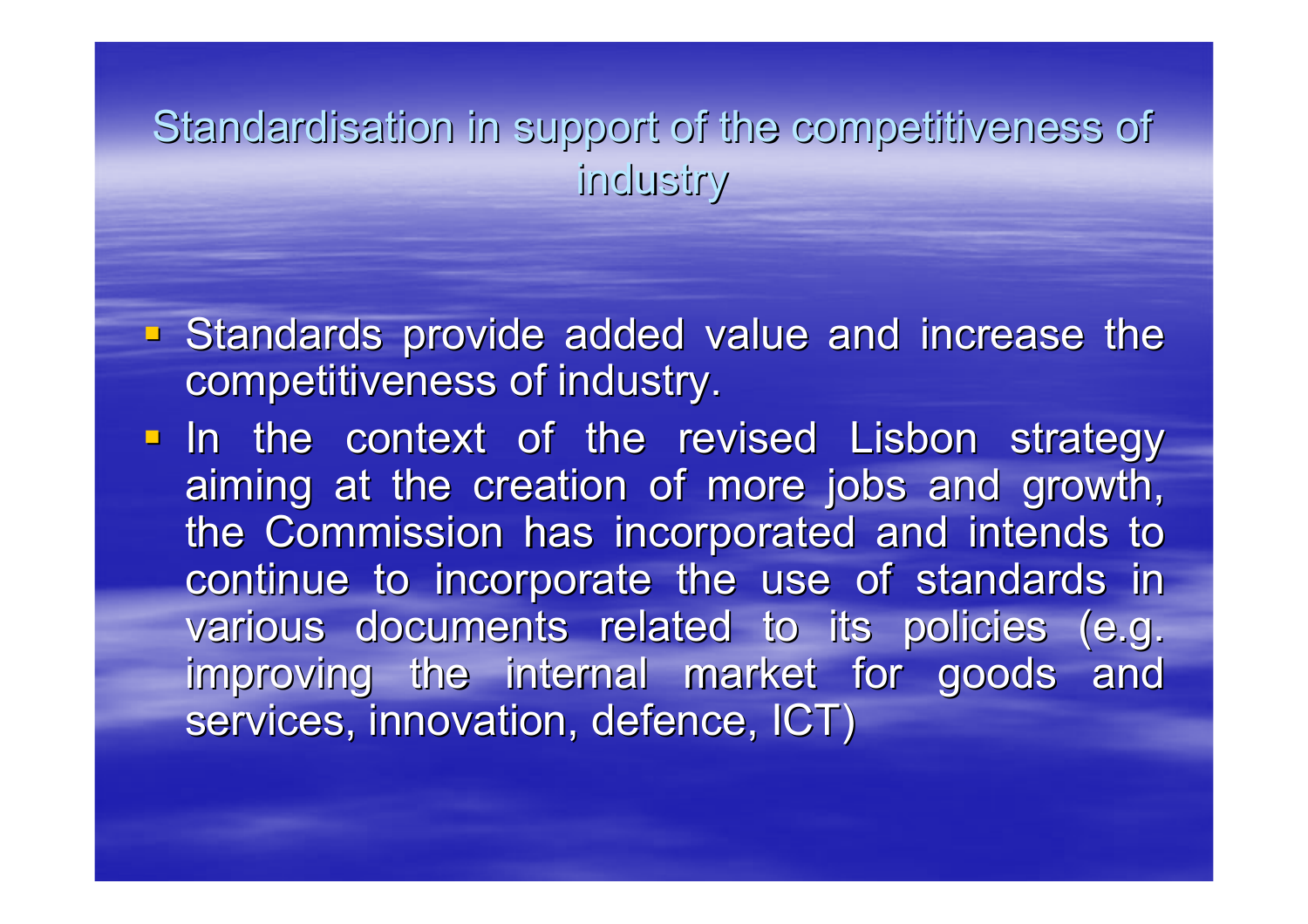#### **Standardisation in support of societal needs**

### **Environment**

## **- Accessibility for all**

**Security** 

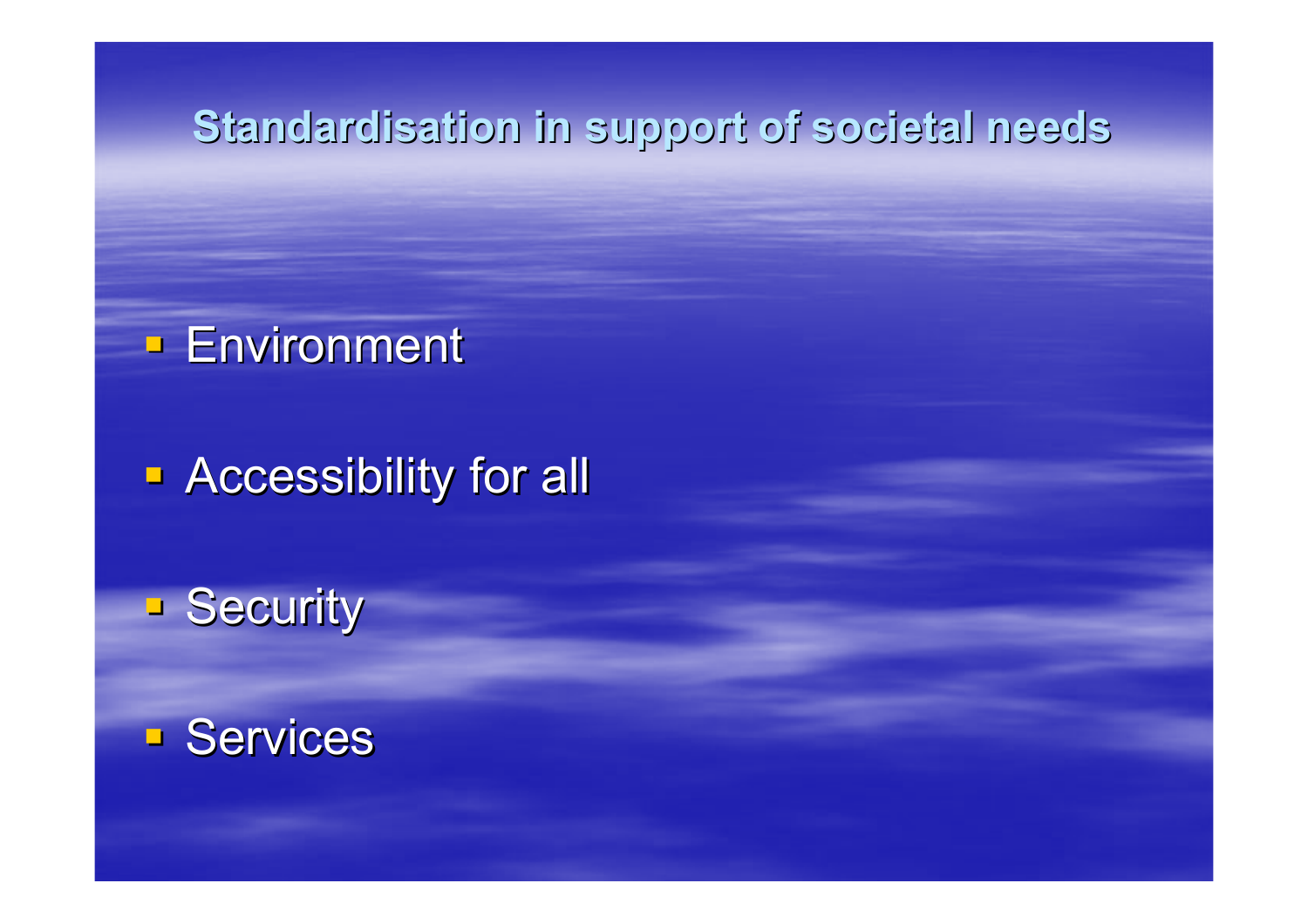**Removal Removal of barriers barriers to trade at international international level**

- **The use of international standards helps to remove barriers** to trade. The Commission therefore promotes, together with the European Standards Organisations and their national members, the use of international standards.
- **Also, with its standards policy at international level, the** Commission's activities include participation in Business Dialogues, support to the co-operation between European and international standards organisations, the promotion of standards receptive regulatory models such as UN/ECE and technical assistance.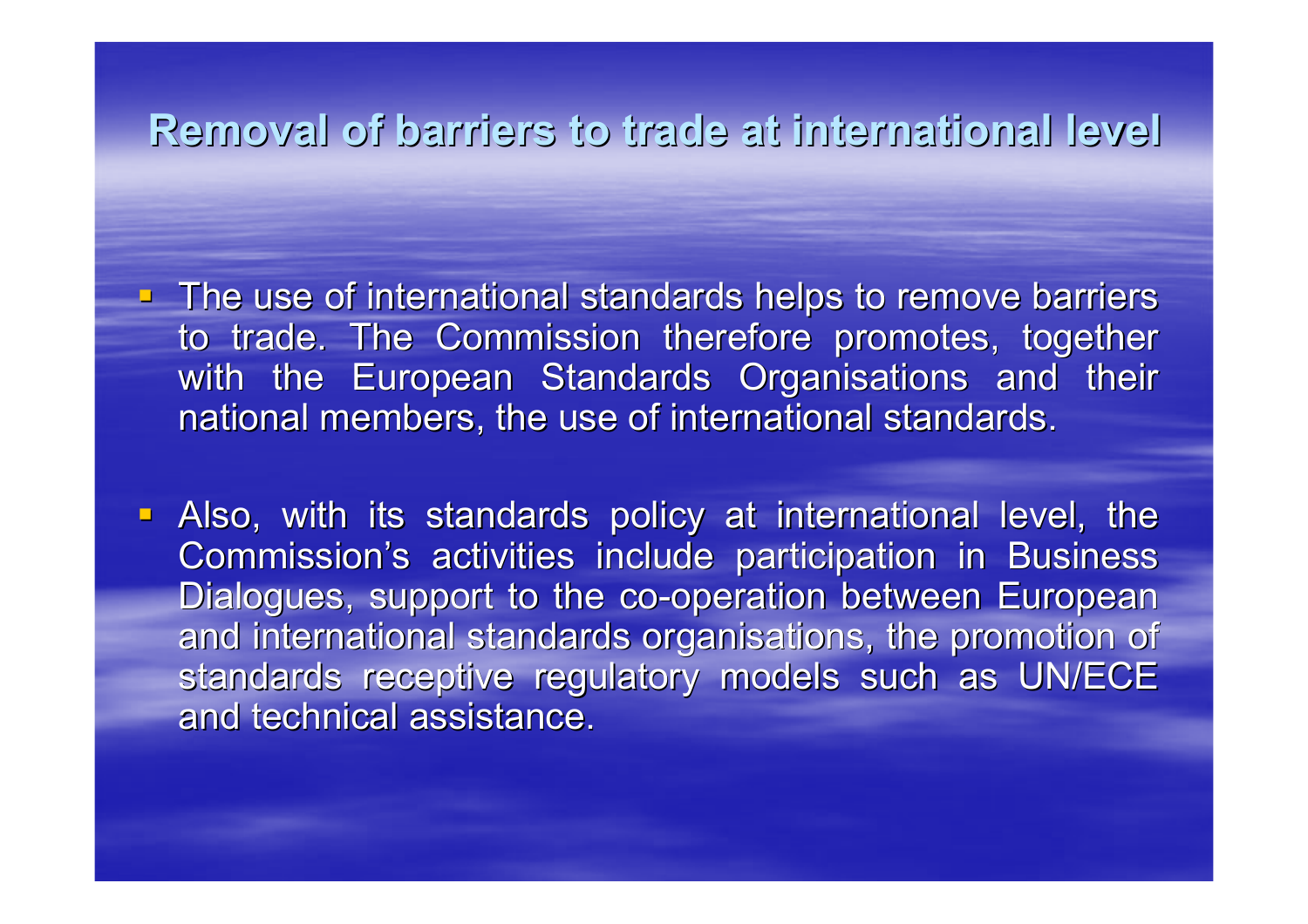What needs to be done to implement European **standards policy standards policy**

•Transpose and implement Directive 98/34 •Set up and maintain a national infrastructure in support of the European Standardisation System

- Financial viability
- Application of standardisation principles by National Standards Body
- Membership of ESOs and transposition of European standards
- •Strengthen co-operation with the Commission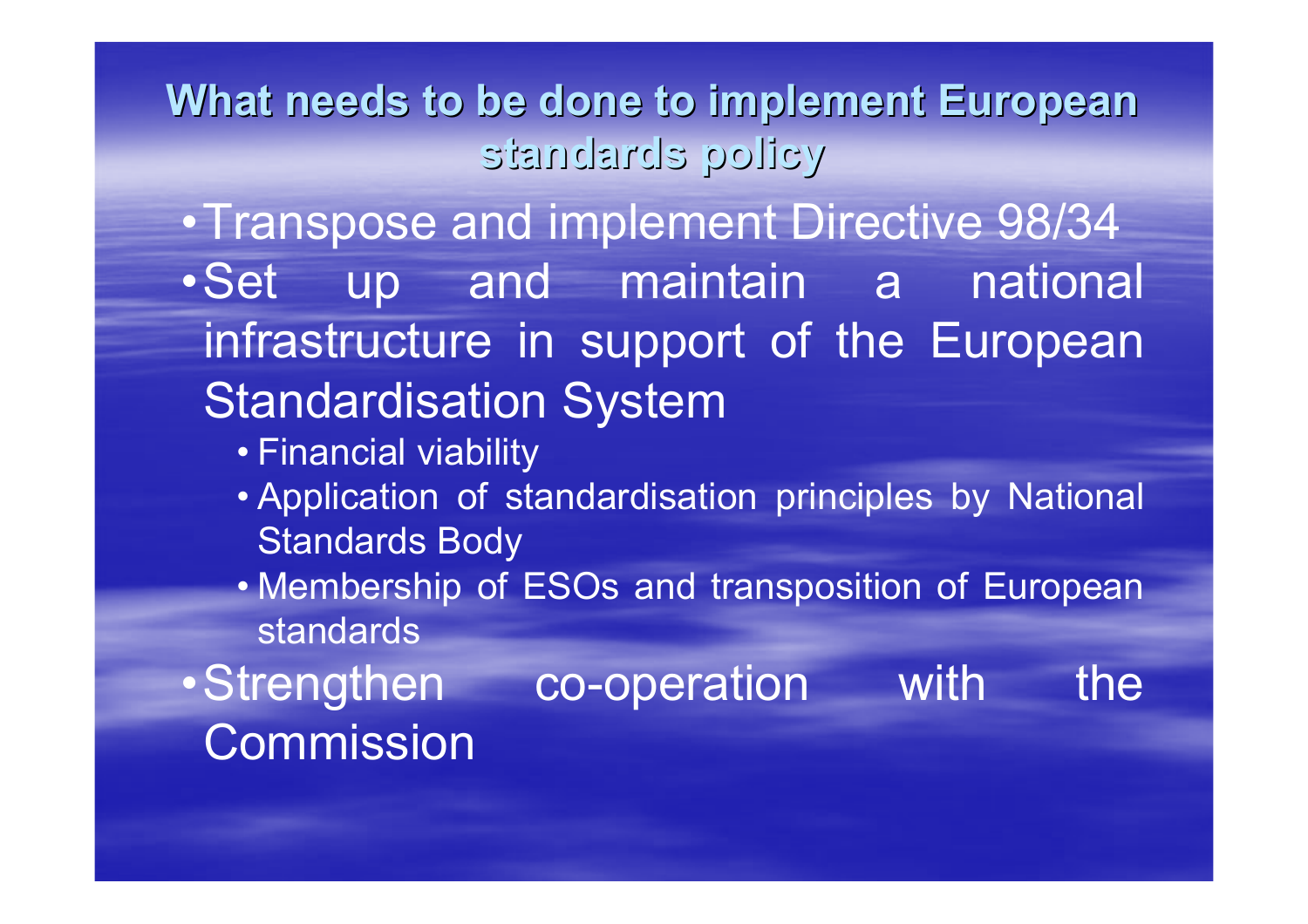What needs to be done to implement European **standards policy standards policy**

 **The introduction of an institutional framework on standardization, including:**

- **an autonomous institution separate from governmental** bodies;
- **the voluntary character of standards;**
- participation of interested parties;
- application of standardisation principles;
- **The transposition of European standards at national level;**
- support of EU policy on standardisation.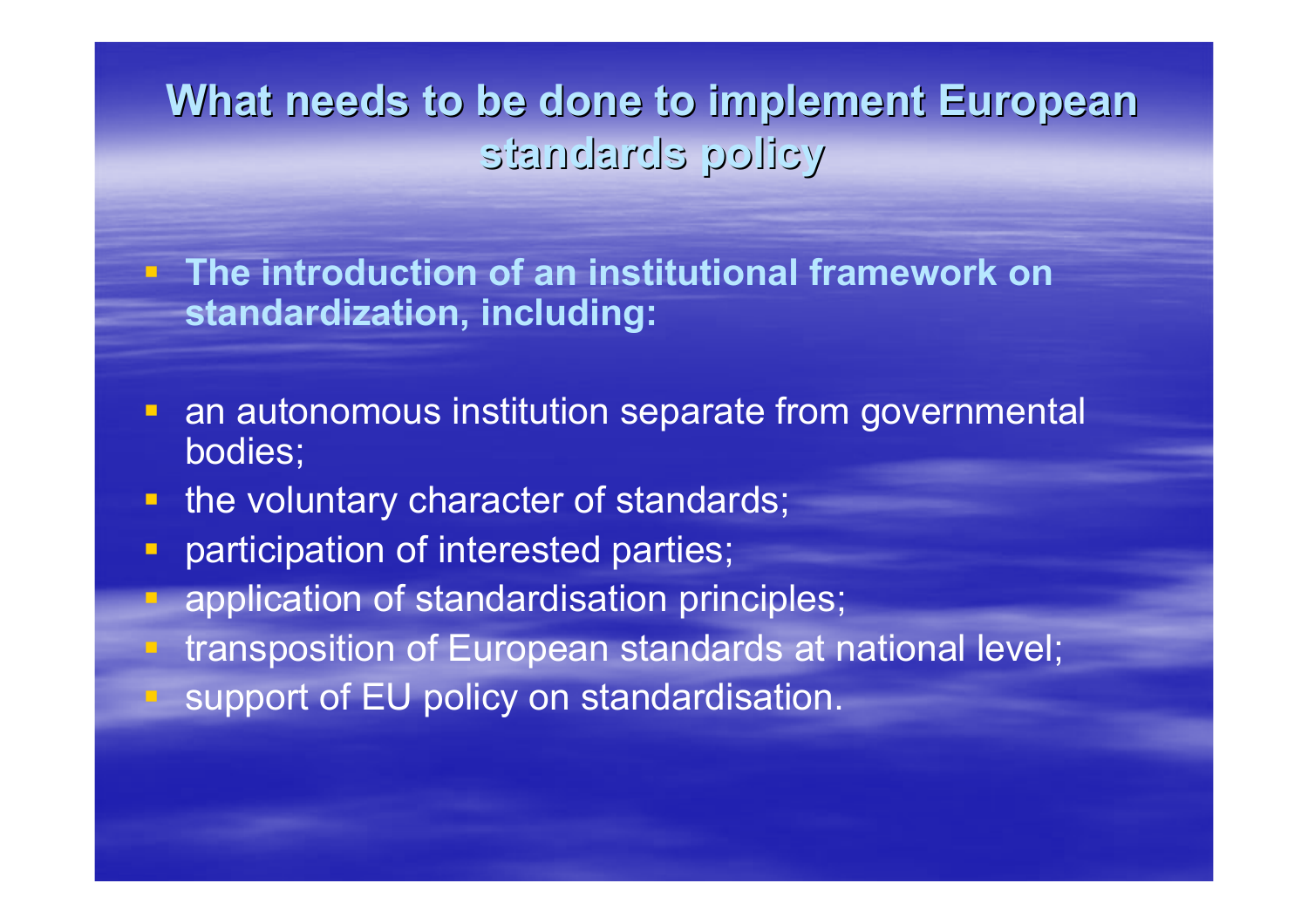The most recent important political documents relating to European standardisation are:

- **The Commission Communication on the "Role of "** European standardisation in the framework of European policies and legislation" of 18 October 2004
- The Council Conclusions on European<br>Standardisation of 21-22 December 2004 standardisation of 21- 22 December 2004
- The Action Plan for European Standardisation of Cortober 2005 October 2005